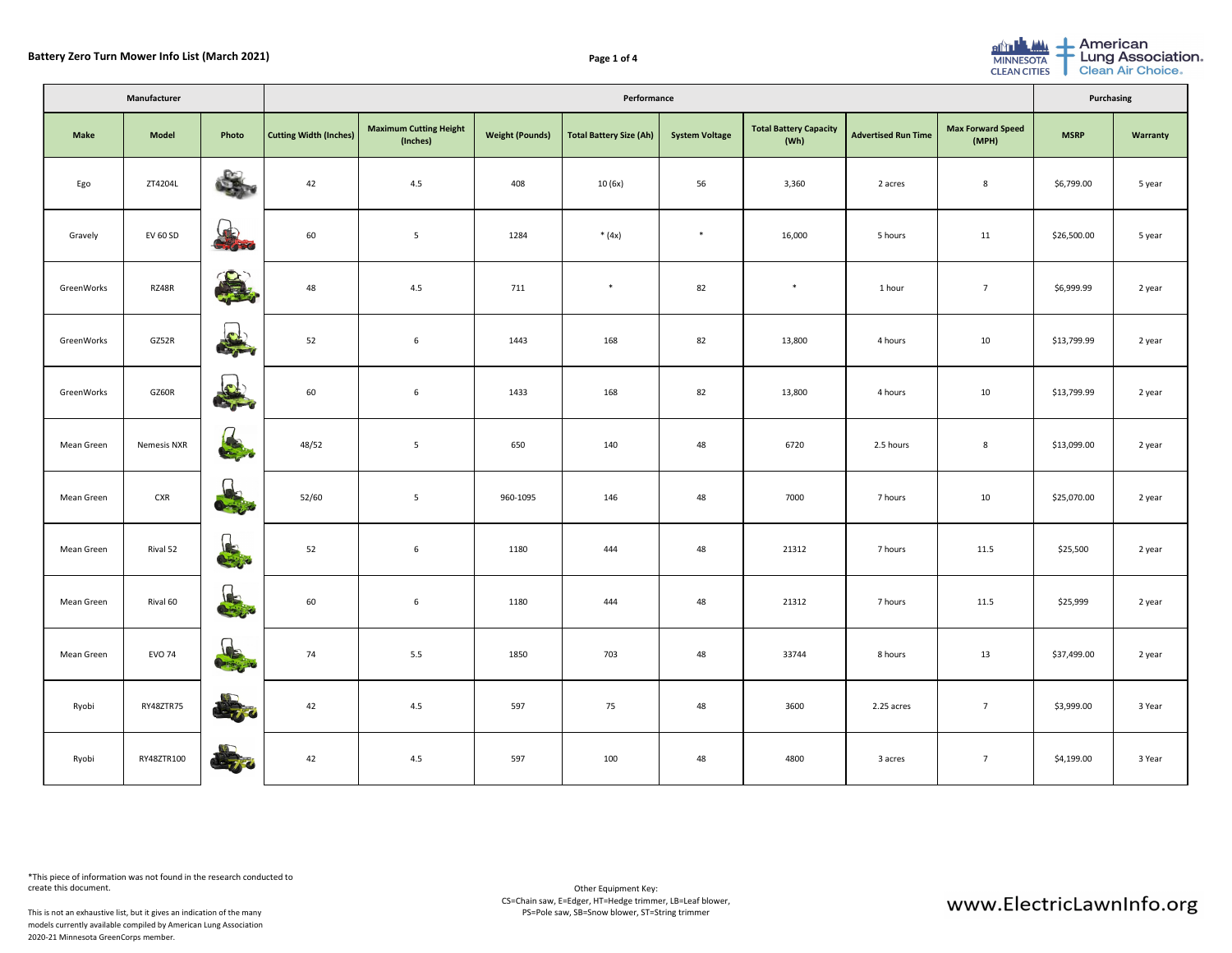|                   | Manufacturer   |                                                                                                                                                                                                                                            | Performance                   |                                           |                        |                                   |                       |                                              |                            |                            |             | Purchasing      |  |
|-------------------|----------------|--------------------------------------------------------------------------------------------------------------------------------------------------------------------------------------------------------------------------------------------|-------------------------------|-------------------------------------------|------------------------|-----------------------------------|-----------------------|----------------------------------------------|----------------------------|----------------------------|-------------|-----------------|--|
| <b>Make</b>       | <b>Model</b>   | Photo                                                                                                                                                                                                                                      | <b>Cutting Width (Inches)</b> | <b>Maximum Cutting Height</b><br>(Inches) | <b>Weight (Pounds)</b> | <b>Total Battery Size</b><br>(Ah) | <b>System Voltage</b> | <b>Total Battery</b><br><b>Capacity (Wh)</b> | <b>Advertised Run Time</b> | Max Forward Speed<br>(MPH) | <b>MSRP</b> | <b>Warranty</b> |  |
| Craftsman         | CMXGRAM1130049 | QT<br><b>Contract Contract Contract Contract Contract Contract Contract Contract Contract Contract Contract Contract Contract Contract Contract Contract Contract Contract Contract Contract Contract Contract Contract Contract Contr</b> | 30 <sup>°</sup>               | $\overline{a}$                            | 350                    | 26.7                              | 56                    | 1500                                         | 1 hour                     | $5\overline{)}$            | \$2,599.00  | 3 year          |  |
| Craftsman         | CMXGRAM203301  | R                                                                                                                                                                                                                                          | 42                            | 3.5                                       | 590                    | 40                                | 56                    | 2250                                         | 1 hour                     | 6                          | \$3,499.00  | 3 year          |  |
| Cub Cadet         | 33AA27JD710    | 55<br><b>READ</b>                                                                                                                                                                                                                          | 30 <sup>°</sup>               | $\overline{4}$                            | 270                    | 30                                | 56                    | 1680                                         | 1 hour                     | 4                          | \$2,799.95  | 3 year          |  |
| Cub Cadet         | LT42e          | arg.                                                                                                                                                                                                                                       | 42                            | $\overline{4}$                            | 410                    | 60                                | 56                    | 3360                                         | 1.5 hours                  | 5.5                        | \$3,999.99  | 3 year          |  |
| <b>Mean Green</b> | RY48130        | $\bullet$<br>CENTER !                                                                                                                                                                                                                      | 30 <sup>°</sup>               | 4.5                                       | 442                    | 50                                | 48                    | 2400                                         | 1 hour                     | 5 <sub>5</sub>             | \$2,399.00  | 3 year          |  |
| Ryobi             | RY48110        | $\mathcal{S}_{\mathbb{Z}}$                                                                                                                                                                                                                 | 38                            | 4.5                                       | 595                    | 75                                | 48                    | 3600                                         | 2 hours                    | $5\overline{)}$            | \$2,997.95  | 3 year          |  |
| Ryobi             | RY48111        | $\bullet$<br>370                                                                                                                                                                                                                           | 38                            | 4.5                                       | 695                    | 100                               | 48                    | 4800                                         | 2.5 hours                  | $5\overline{)}$            | \$2,999.00  | 3 year          |  |
| <b>Turf One</b>   | $30-EB$        | $\mathbf{Q}$<br><b>TANK</b>                                                                                                                                                                                                                | 30                            | $\overline{4}$                            | 309                    | 20                                | 72                    | 1440                                         | 2 hours                    | 3.7                        | \$2,200.00  | 3 year          |  |
| <b>Turf One</b>   | 32c1900        | $\mathbb{R}^{\mathcal{P}}$<br><b>CERS</b>                                                                                                                                                                                                  | 32                            | $5\overline{)}$                           | 383                    | 30                                | 72                    | 2160                                         | 2.5 hours                  | $\overline{4}$             | \$3,499.00  | 3 year          |  |
| Weibang           | WB76E          | R                                                                                                                                                                                                                                          | 30                            | $\overline{4}$                            | 309                    | 20                                | 72                    | 1440                                         | 2 hours                    | 3.7                        | \$2,399.00  | 3 year          |  |

This is not an exhaustive list, but it gives an indication of the many models currently available compiled by American Lung Association 2020-21 Minnesota GreenCorps member.



Lung Association.<br>Clean Air Choice.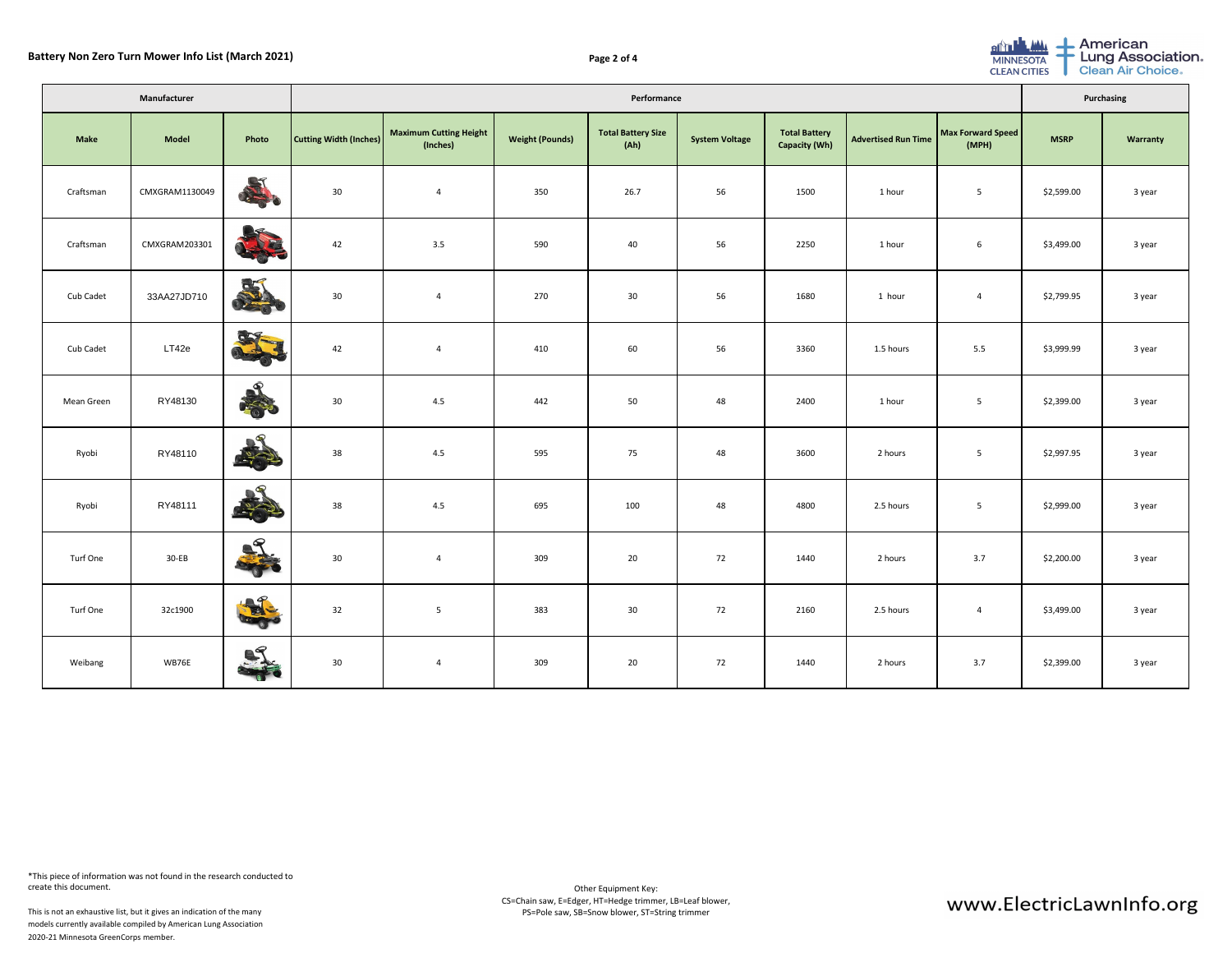| ٦<br>۰,<br>$\overline{\phantom{a}}$<br>. . |
|--------------------------------------------|
|--------------------------------------------|

| Manufacturer      |               |                               | Performance               |                                    |                               |       |                                                            |        |                                |                            |             | Purchasing      |                 |  |  |
|-------------------|---------------|-------------------------------|---------------------------|------------------------------------|-------------------------------|-------|------------------------------------------------------------|--------|--------------------------------|----------------------------|-------------|-----------------|-----------------|--|--|
| <b>Make</b>       | <b>Model</b>  | Photo                         | <b>Cut Width (Inches)</b> | Maximum Cutting Height<br>(Inches) | <b>Maximum Speed</b><br>(MPH) |       | Weight (Pounds)   Total Battery Size (Ah)   System Voltage |        | Total Battery Capacity<br>(Wh) | <b>Advertised Run Time</b> | <b>MSRP</b> | Other Equipment | <b>Warranty</b> |  |  |
| GreenWorks        | GZ48S         | $\bigodot$<br><b>REFERED</b>  | 48                        | 5                                  | $6\overline{6}$               | 1,116 | ∗                                                          | 82     | $\ast$                         | 5 hours                    | \$19,999.00 | ∗               | 2 year          |  |  |
| GreenWorks        | GZ52S         | $\bigodot$<br><b>Liter</b>    | 52                        | $6\overline{6}$                    | $6\overline{6}$               | 1,116 | ∗                                                          | 82     | $\ast$                         | 5 hours                    | \$19,999.00 | ∗               | 2 year          |  |  |
| Mean Green        | Vanquish      | $\bullet$ $\bullet$ $\bullet$ | 52/60                     | 5.5                                | 12                            | 1,180 | ∗                                                          | $\ast$ | 22,000                         | 7 hours                    | \$24,500    | ∗               | 2 year          |  |  |
| <b>Mean Green</b> | SK-48 Stalker | m<br>PASSES.                  | 48                        | 4.75                               | $8\phantom{1}$                | 845   | 4.1                                                        | 48     | 196.8                          | 3.25 hours                 | \$18,345.00 | $\ast$          | 3 year          |  |  |

This is not an exhaustive list, but it gives an indication of the many models currently available compiled by American Lung Association 2020-21 Minnesota GreenCorps member.